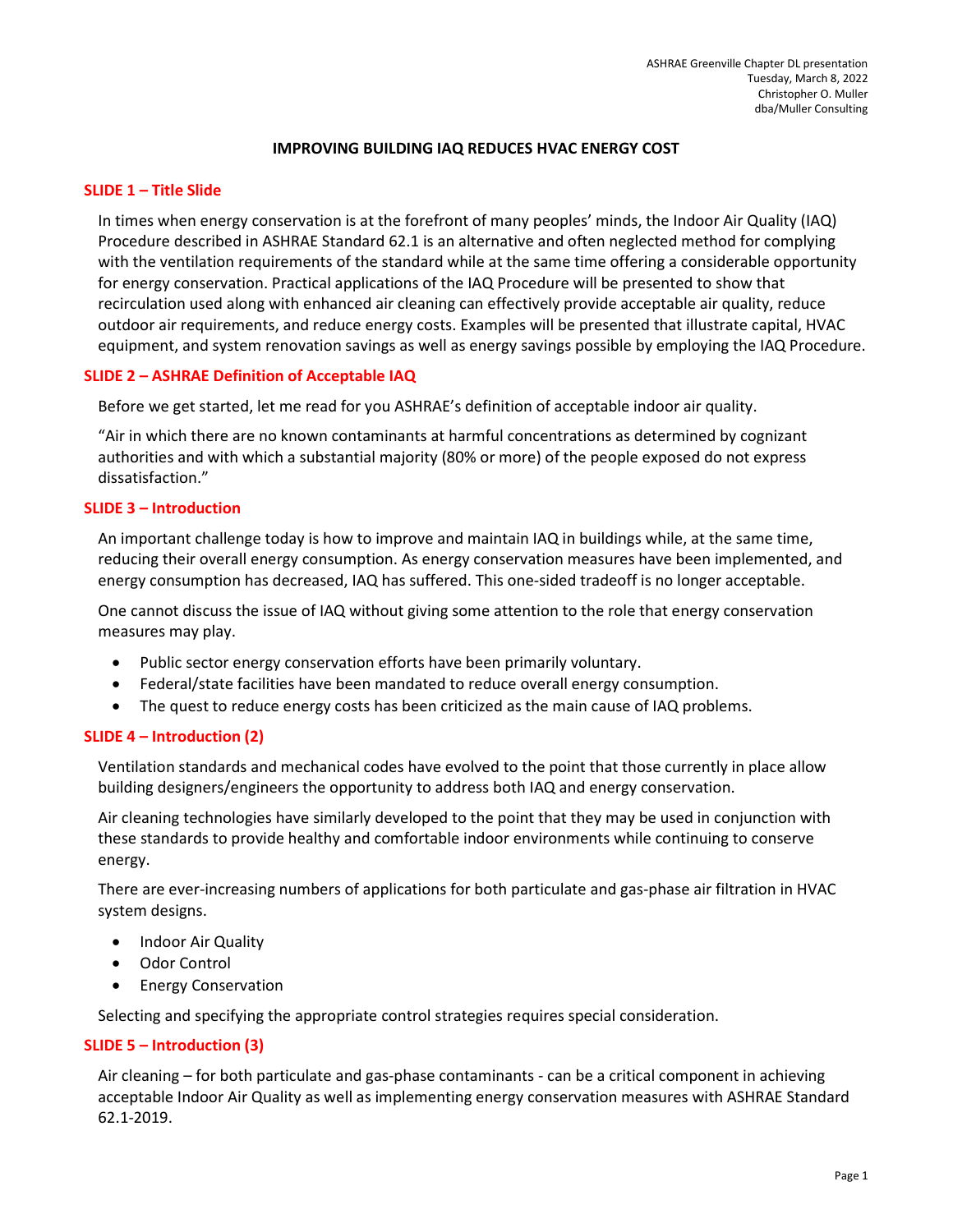## SLIDE 6 – Contaminant Control Strategies

Most ventilation/dilution air would come from outside the building. The use of outdoor air alone is the simplest means for providing dilution. However, the use of large amounts of outdoor air to reduce contaminants is not energy-efficient or cost-effective. Dilution of internal contaminants depends on the quantity and quality of ventilation air used. To achieve an acceptable level of contaminant control economically, often a combined strategy of SOURCE, DILUTION, and REMOVAL CONTROL may be required.

## SLIDE 7 – Air Cleaning Applications

## SLIDE 8 – Air Cleaning Applications – General

#### Slide 9 – Typical Air Cleaning System

Particulate Air Filtration removes unwanted particulate matter or the "visible" contaminants and there are different technologies available. Filters can be made of cellulose, fabric, and glass fiber. There are also electrostatic precipitators (which may produce ozone) and many different types of electronic air cleaners. Most will not remove gaseous pollutants or odors, but may protect the gas-phase air filtration media.

Gas-Phase Air Filtration removes unwanted gases and odors or the "invisible" contaminants. Indoor and outdoor environments differ in types and levels of gaseous contaminants. This type of filtration can be effective against a wide range of indoor and outdoor contaminants. Generally, not effective against carbon monoxide (CO) or carbon dioxide (CO<sub>2</sub>). Protects personnel and equipment.

Final Filter Section

## SLIDE 10 – Air Cleaning Applications – Energy Conservation

#### SLIDE 11 – ASHRAE Standard 62.1

#### ASHRAE Standard 62-1973: Standard for Natural and Mechanical Ventilation

Provided a prescriptive approach to ventilation by specifying both minimum & recommended outdoor air flow rates to obtain acceptable IAQ for a variety of indoor applications.

#### ASHRAE Standard 62-1981: Ventilation for Acceptable Indoor Air Quality

"Recommended" rate category deleted. Two categories became smoking and non-smoking. Recommended outdoor air flow rates for both categories. Added alternate "IAQ" procedure to allow for the use of innovative energy conservation practices. Allowed for the use of whatever amount of outside air if shown that levels of indoor air contaminants could be maintained below recommended limits.

#### ASHRAE Standard 62-1989: Ventilation for Acceptable Indoor Air Quality

Tripled and quadrupled 1981 minimum non-smoking ventilation rates; did not distinguish between smoking and non-smoking. Retained the Ventilation Rate (VRP) and Indoor Air Quality (IAQ) Procedures for ventilation design.

- VRP provided an indirect solution for the control of indoor air contaminants.
- IAQ Procedure provided a direct solution by reducing and controlling the concentrations of contaminants through air cleaning.

Endeavored to achieve the necessary balance between energy consumption and indoor air quality.

### ASHRAE Standard 62.1-2001: Ventilation for Acceptable Indoor Air Quality

Converted from Standard 62-1999. Minimum requirements code-language; not a code. Working under "Continuous Maintenance". Previous versions of Standard 62 strived to achieve a balance between energy consumption and IAQ. Whereas the VRP focused primarily on assuring acceptable IAQ, the IAQ Procedure was intended to provide a way to reduce HVAC system operating costs while still providing a healthy environment.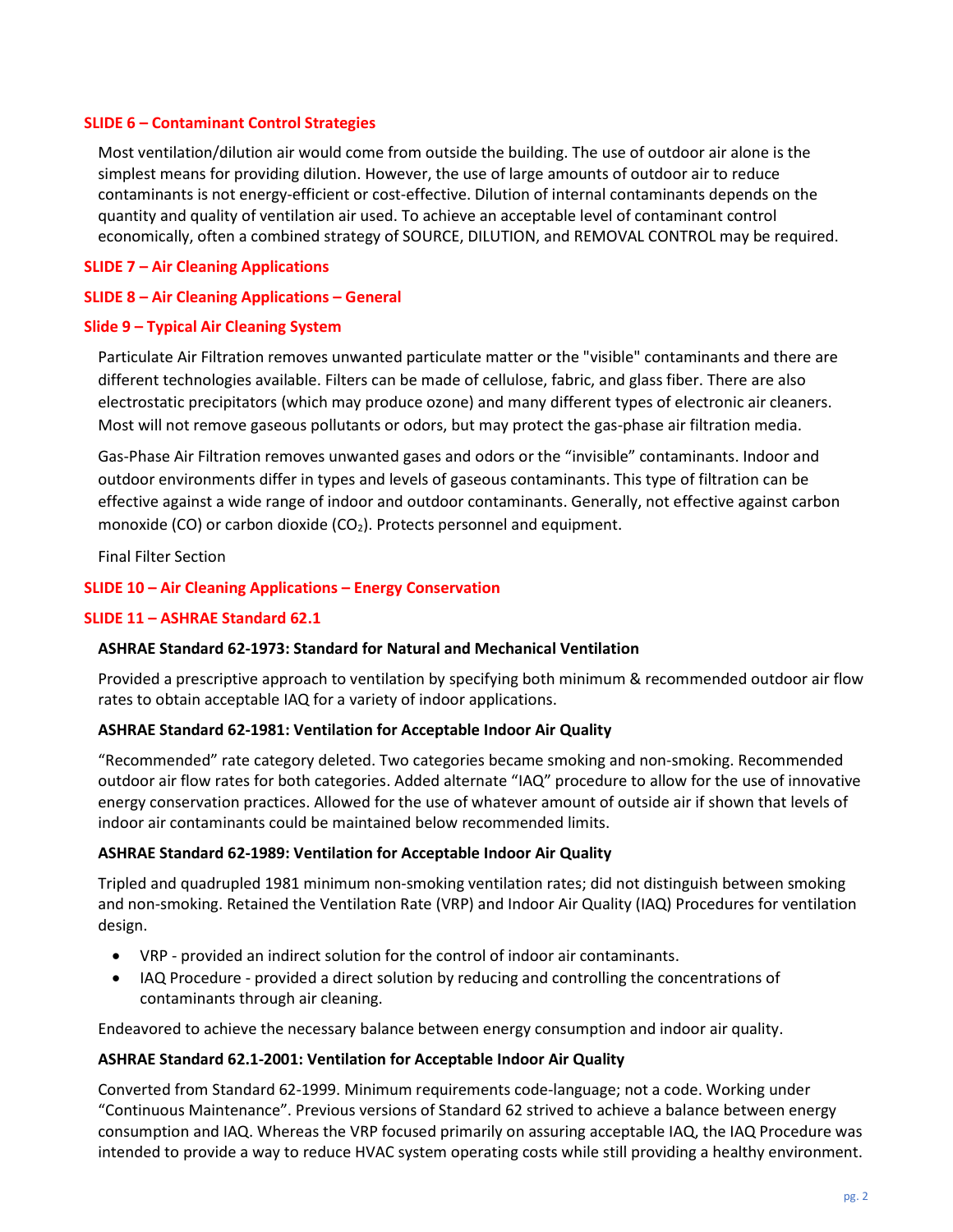# ASHRAE Standard 62.1-2004: Ventilation for Acceptable Indoor Air Quality

Limited the applicability of the Ventilation Rate Procedure for energy conservation purposes to the use of recommended ventilation rates and measures other than reducing outside air. The IAQ Procedure provided an alternate, performance-based design approach. Outdoor air intake rates and other system design parameters are based on an analysis of contaminant sources, contaminant concentration targets, and perceived acceptability targets. The IAQ Procedure allowed credit to be taken in the form of a reduction of the outside air intake rate(s) for contaminant controls or for other design techniques that can be reliably demonstrated to result in indoor contaminant concentrations equal to or lower than those achieved using the VRP.

# ASHRAE Standard 62.1-2016: Ventilation for Acceptable Indoor Air Quality

Looking to improve the acceptability and use of the IAQ Procedure, however, there are efforts to push this more towards a health-based standard rather than the comfort-based standard.

# SLIDE 12 – ASHRAE Standard 62.1-2019

# SLIDE 13 – ASHRAE Standard 62.1-2019 (2)

# ASHRAE Standard 62.1-2019: Ventilation for Acceptable Indoor Air Quality

IAQ is based upon subjective criteria.

- Comfort based on the absence of odors.
- Carbon dioxide widely used as a surrogate indicator of IAQ.
- Increasing outside air may only substitute one (group of) contaminant(s) for another.

Ventilation Rate Procedure establishes:

- Minimum acceptable outdoor air quality.
- Outdoor air treatment, when necessary.
- Ventilation rates for residential, commercial, institutional, vehicular, and industrial spaces.
- Criteria for reduction of outdoor air quantities.
- Criteria for variable ventilation when air is used to dilute contaminants.

IAQ Procedure

- Acknowledges that air-cleaning, along with recirculation, is an effective means of controlling contaminants.
- Allows for both quantitative and subjective evaluation of the effectiveness of the air cleaning methods employed.
- Allows the amount of outside ventilation air to be reduced when air quality criteria are met.
- Allows a balance to be struck between IAQ and energy conservation.
	- o Energy savings due to decreased load on the HVAC system.
	- o Grants/rebates available for the implementation of energy-saving measures.

# SLIDE 14 – ASHRAE Standard 62.1-2019 (3)

The indoor air quality procedure (IAQP) has a long history going back to the 1981 standard. It has flexibility.

For design, it requires (simplified version):

- 1. Identification if contaminants of concern
- 2. Determining indoor and outdoor sources
- 3. Identifying a concentration limit and exposure period
- 4. Specifying percentage of building occupants to be satisfied with perceived IAQ
- 5. Performing a mass balance analysis for selected compounds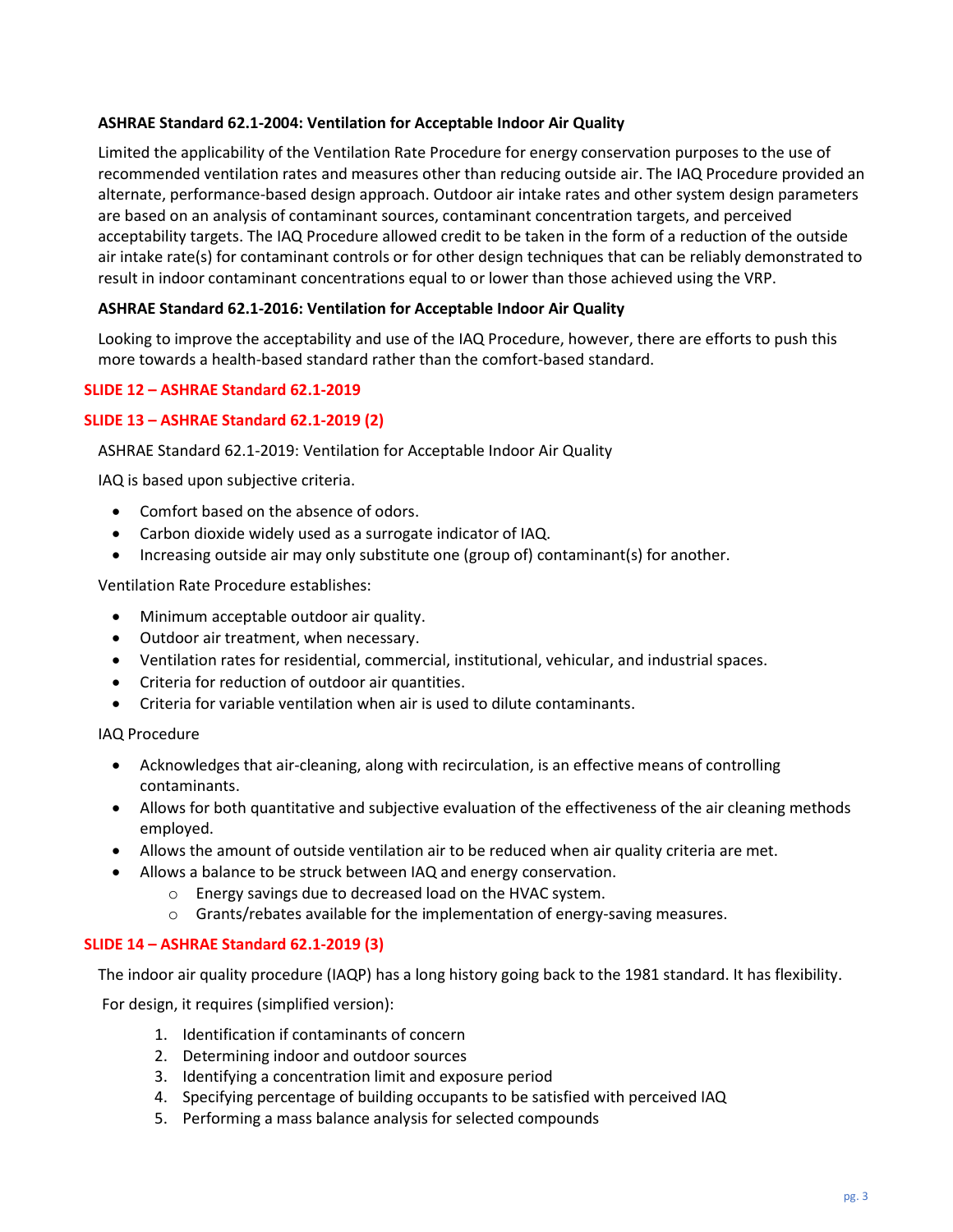Weaknesses in current requirements exist in items 1, 3, and 4 above. The percentage in item 4 may be specified to any quantity, i.e., the percentage of satisfied occupants can be set to zero. No measurement of any resulting concentration is currently required so the effectiveness of any design is not measured or verified.

This proposed addendum adds a minimum requirement of percentage of people satisfied and requirements for designing to specific limits for design compounds and particulate matter. The design compounds are specifically identified. Mixtures are specifically identified. Objective and subjective testing are added.

This draft was discussed in committee in 2017 and 2018. It was first approved by committee for first public review in May 2018 with subsequent changes in 2018 and 2019 leading to this fourth public review.

# SLIDE 15 - IAQ Procedure Requirements (Addendum aa)

Design Compounds and PM2.5 Sources - The system design shall be based on the Design Compounds (DC) and PM2.5 specified in Table 6.3.2.1. If there are additional outdoor sources identified from completing the process in Section 4.3, or Unusual Sources, the compounds associated with those sources shall be determined and documented. The compounds from those additional sources shall be added to the DC list if a design limit from a cognizant authority exists. For each DC and PM2.5, the emission rates from indoor sources from occupants, building materials, furnishings, equipment and other sources and the outdoor concentrations shall be determined.

Design Compounds and PM<sub>2.5</sub> Concentration - The concentration limits, referred to as Design Limits, shall be as specified in Table 6.3.2.1. Design ventilation shall be such that the calculated concentration of each DC, mixture of DCs, and PM2.5 does not exceed its Limit. For any compounds added to the DC list in Table 6.3.2.1, data from cognizant authorities shall be used to determine if the compound causes the effects listed in Table 6.3.2.2 and compounds having one or more of the mixture effects shall be added to the mixture list for that effect. For each mixture, the Mixed exposure sum ( $E_m$ ) as determined by Equation 6.3.2 shall be less than 1.0.

Design Approach - Zone and system outdoor airflow rates shall be the larger of those determined in accordance with Sections 6.3.3.1 and 6.3.3.2.

Perceived Indoor Air Quality - Zone outdoor airflow rates shall be sufficient to assure that a substantial majority (80% or more) of the people exposed do not express dissatisfaction with the quality of the air when tested as required in Section 7.3.2.

Documentation - Design documentation shall include the list of PM2.5, DCs and DLs and mixtures thereof; outdoor source data; emission rates including citations; cognizant authorities for any additional DCs; mass balance calculations for each zone; and specifications for verification required by Section 7.3.

IAQP Verification - Objective Evaluation: Perform DC and PM<sub>2.5</sub> measurement in the completed building to verify that Design Limits are met. Subjective Evaluation: Using a subjective occupant evaluation conducted in the completed building, the survey test results shall demonstrate occupants' level of acceptability of 80% or more within each zone served by the system.

# SLIDE 16 – The IAQ Procedure (IAQP)

Studies have reported that ventilation rates as high as 45 cfm (76 m3/h) per person, improve workers' and students' health, productivity, and learning; however, using these higher ventilation rates come with a significant energy penalty. This opposes the current trend for more sustainable, greener buildings, requiring higher energy efficiency, and higher ventilation rates are becoming too costly.

Another consideration is the elevated pollution levels in many parts of the world that make increasing the outdoor air ventilation rates undesirable. Standard 62.1 requires investigation of both regional and local air quality including an observational survey of the building site and immediate surroundings. If through these investigations, the outdoor air is judged to be unacceptable; there are requirements for additional air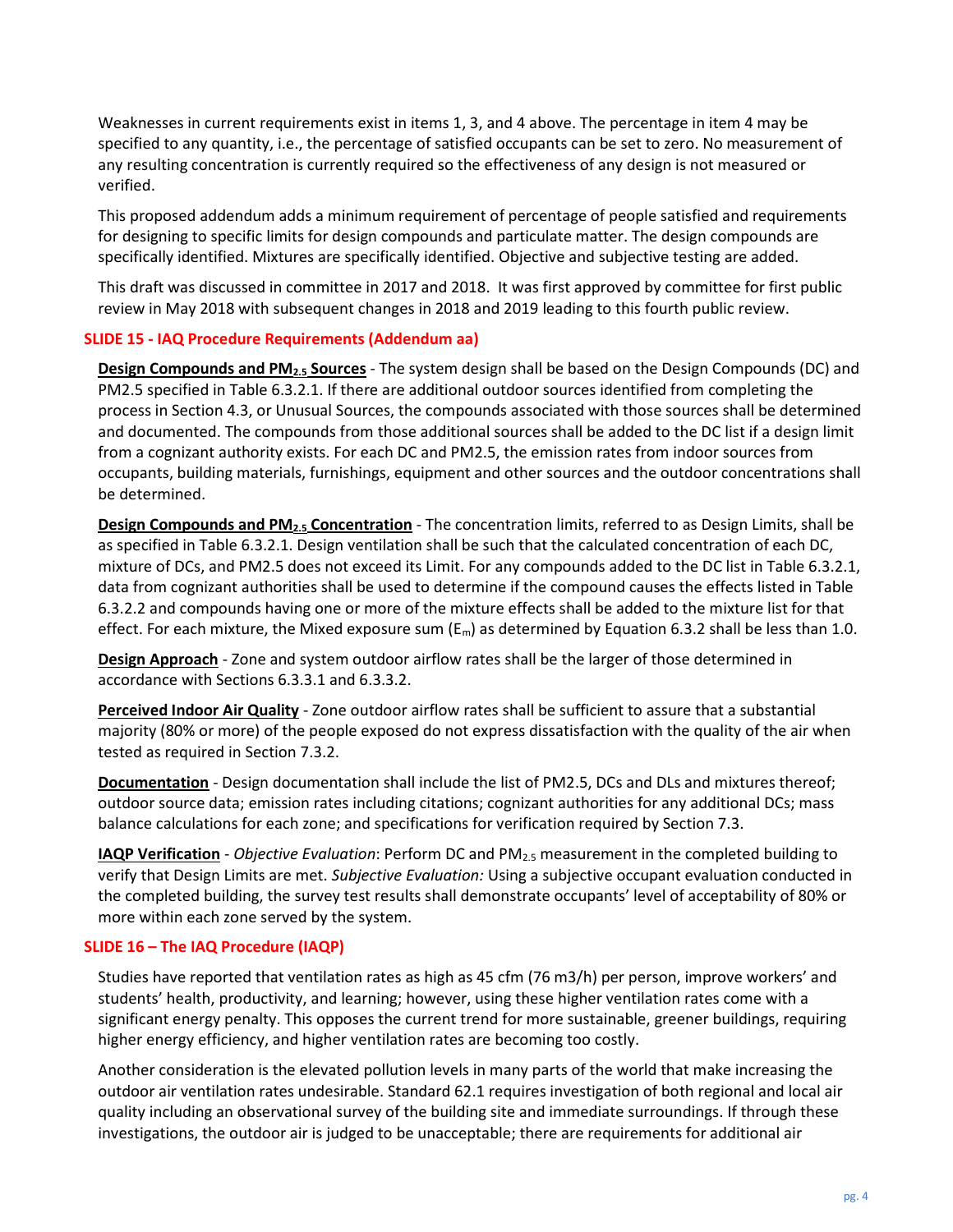cleaning. When one has to apply air cleaning for compliance, the use of the IAQP could pay for upgrades to the air cleaning system AND provide for a reduction in overall HVAC operating costs.

For many buildings, the IAQP allows credit to be taken - in the form of a reduction of the outside air intake rates - for controls that remove contaminants that can be reliably demonstrated to result in indoor contaminant concentrations equal to or lower than those achieved using the VRP. As opposed to the VRP's indirect solution for the control of indoor contaminants, the IAQP can provide a direct solution by reducing and controlling the concentrations of contaminants using air cleaning.

Many different applications can be designed using the IAQP and those with the greatest potential for capital cost savings and operational cost reductions, involve new construction and renovation. This would be due to the potential reduction in size of the heating and cooling systems as well as a reduction in associated energy costs to operate these systems.

## SLIDE 17 - The IAQ Procedure and Energy Savings

For many buildings, the IAQ Procedure is an option that provides improved indoor air quality as well as reduces the amount of energy used to condition the ambient air.

It also provides direct control of indoor air contaminants that is not possible under the Ventilation Rate Procedure.

Many different applications can be designed using the IAQ Procedure.

The most common applications, and those with the greatest potential for capital cost savings and operational cost reductions, involve new construction and renovation.

#### SLIDE 18 - Cost Considerations

As opposed to the \$0.03 - 0.07 value some have reported, typical air cleaning systems employing granular adsorbents in trays or filter modules have an estimated annual cost closer to \$0.20-0.40 per ft<sup>2</sup> per year. The large amount of media contained in these systems makes them attractive based on the longer times between media replacement, however, these systems often have substantial installation costs due to the additional hardware required.

The type of air cleaning system that can significantly reduce the annual operating and maintenance costs and avoid the front-end costs associated with granular media systems will be one that employs the new adsorbent-loaded combination media filters described above. These would add an estimated \$0.07 - 0.10 per ft<sup>2</sup> per year.

#### SLIDE 19 – Cost Considerations (2)

Using these cost estimates for a typical 100,000 ft<sup>2</sup> office building, the HVAC O&M cost would be \$125K per year. Assuming the use of 20% outdoor air and (approx.) 1 cfm or air per ft<sup>2</sup>, air cleaning using with typical bulk granular media systems could add another \$4-8K to this figure, assuming a 1-year media life. Use of the combination filters would add \$5,600.00 to \$8,000.00 to this figure, assuming using a standard 24x24x4" pleated filter with a quarterly changeout. It also assumes that this building was designed using the Ventilation Rate Procedure (VRP) from Standard 62.

#### SLIDE 20 – Cost Considerations (3)

As opposed to the VRP's indirect solution for the control of indoor contaminants, the IAQ Procedure provides a direct solution by reducing and controlling the concentrations of contaminants, through air cleaning, to specified acceptable levels. Standard 62 acknowledges that air cleaning, along with recirculation, is an effective means for controlling contaminants when using the IAQ Procedure. Employing this procedure allows the amount of outside ventilation air to be reduced below standard levels if it can be demonstrated that the resulting air quality meets the required criteria.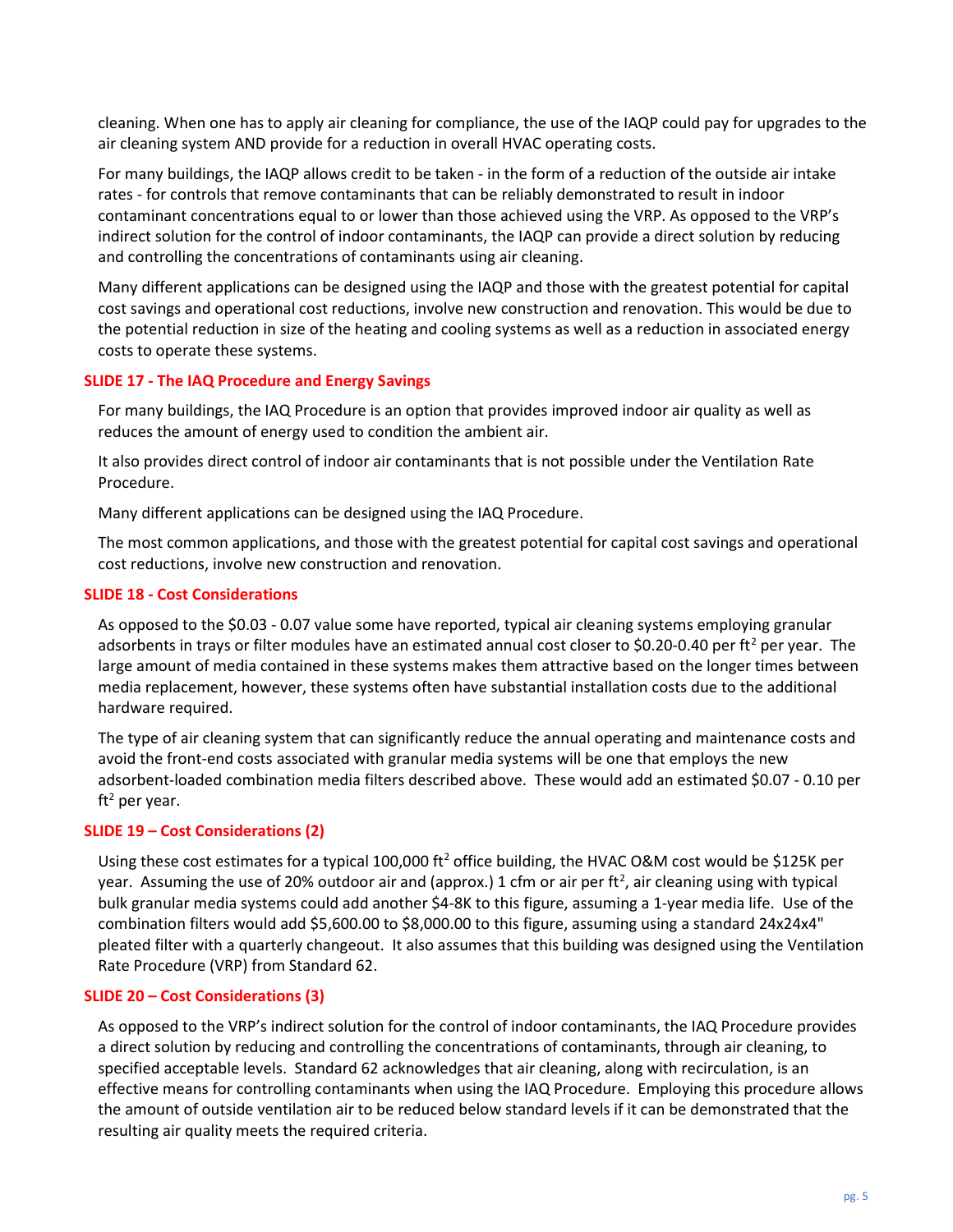#### SLIDE 21 – Cost Considerations (4)

Using the IAQ Procedure and reducing the outdoor air volume from 20K cfm to 10K cfm and using air cleaning on the mixed air stream instead of the outdoor air alone, we can recalculate the annual air cleaning O&M costs and compare them to cleaning the outdoor air alone. This is shown in the table here.

## SLIDE 22 – Example 1 - Movie Theater, New Construction

An engineer applied the IAQ Procedure in the construction of a movie theater where air cleaning (filtration) and recirculation would be used in an effort to reduce the outdoor air below the 20 cfm per person prescribed by the VRP. Design criteria showed that a reduction to 5 cfm per person would be possible. This design approach resulted in a much smaller HVAC system being specified for the theater and an immediate capital savings of US\$68,000. A reduction in the amount of outside air also meant that less air would have to be tempered by the HVAC system and resulted in an additional operational savings of approximately US\$15,000/year. This savings takes into account an energy cost savings of US \$23,000/year (as compared to the VRP) and maintenance and energy costs for the air cleaning system of US\$8,000/year.

## SLIDE 23 – Example 2 - Office Building Renovation

An office building built in the mid-1970s was being renovated for a new owner. Applying current version of Standard 62.1, the VRP would have meant bringing in larger quantities of outdoor air to bring this building up to code. This would have required *additional makeup air handlers* along with *associated ductwork* and controls at an estimated cost of US \$300,000.00. The IAQ Procedure was recommended and a cost/benefit analysis was performed. The Owner could *maintain current outdoor air intake rates* and *avoid the entire* upgrade cost. There would be no retrofit or extra hardware requirements to add the additional filtration required.

#### SLIDE 24 – Example 2 - Lecture Hall, New Construction

#### Design considerations:

- New construction
- Desired outdoor air intake rate of 5 cfm per person.
- Perceived IAQ acceptability of 80% of occupants.
- Air handler with constant outdoor and supply airflows.
- Filter (air cleaner) location in the supply (mixed) airstream.
- Supply airflow of 20,000 cfm.

# For all of the contaminants of concern, a 5 cfm per person provided space concentrations less than the target concentrations and therefore complied with the requirements of the IAQ Procedure.

#### Summary of savings for reduction of conditioned outside air.

- Capital Equipment Savings: \$8,643.00
- Operational Savings: \$1,136.00 / year

#### SLIDE 25 – Example 3 - Retail Store, New Construction

A retail store design had the following space types: corridors, fitting rooms, and sales areas to be considered in the modeling of the IAQ Procedure.

As in Example 2, all of the contaminants of concern were less than the target concentration limits when using a mass balance analysis design approach. A total system outdoor airflow of 7 cfm per person based on total occupancy would comply with the requirements of Standard 62.1-2019.

Summary of savings for reduction of conditioned outside air.

- Capital Equipment Savings: \$8,845.00
- Operational Savings: \$2,641.00 / year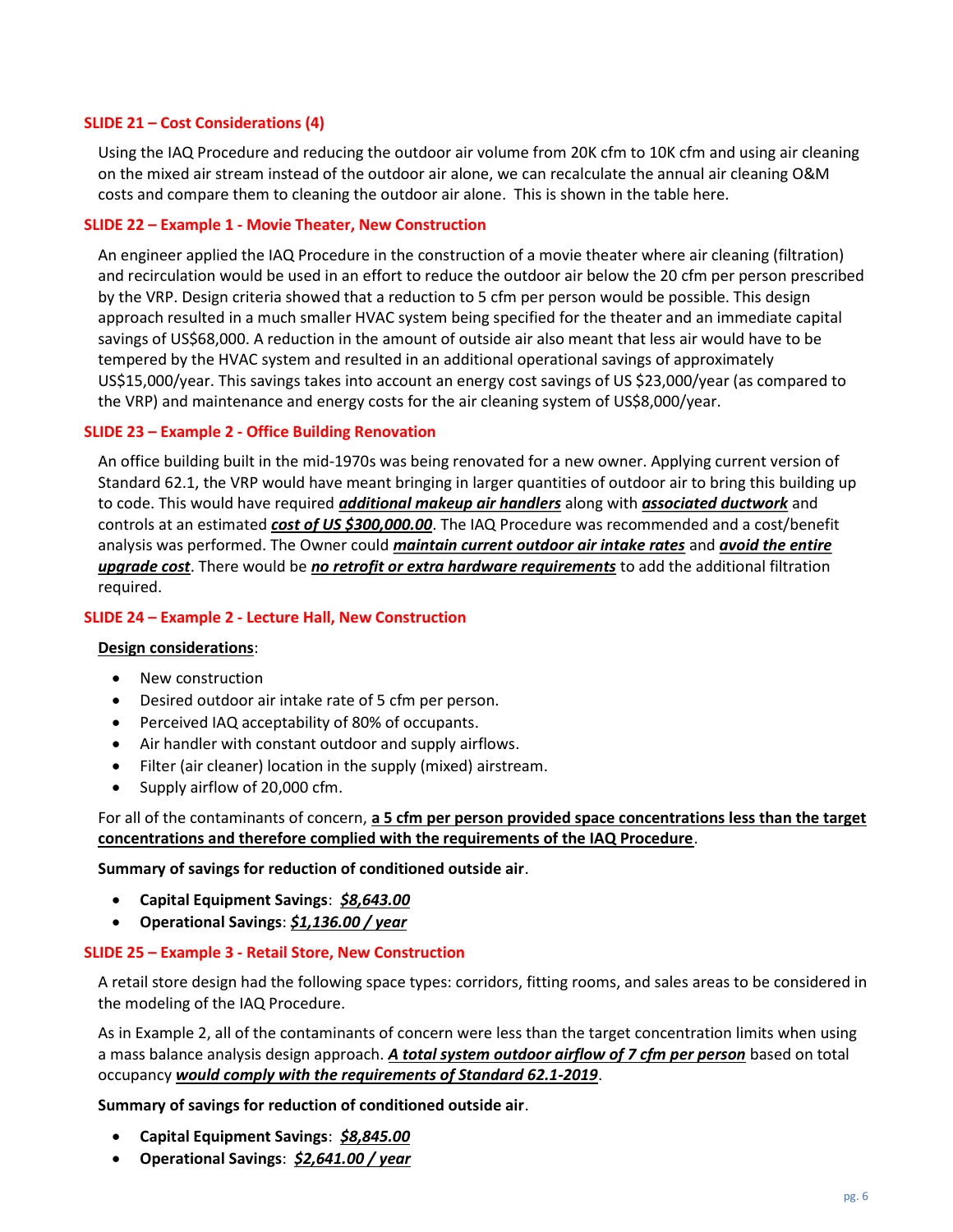### SLIDE 26 – Example 5 – VA Medical Center – Cincinnati, Ohio

Concerned about rising HVAC operating costs, the Veterans Administration Medical Center in Cincinnati, Ohio embarked on an aggressive energy conservation program. Built in the 1950's, this 10-story facility is divided into three major zones each served by dedicated air-handling system. Under the existing system, 100% outside air was used to condition these areas. Having previous experience with gas-phase filtration, the VA pursued this technology further.

The South Wing was chosen to have its exhaust air filtered and recirculated on the basis of several factors; the general system layout, energy usage, and zone use characteristics. The 26,000-cfm delivered to this zone is split between patient rooms (70%), general support areas (20%), and restrooms (10%). This air was conditioned, circulated, and exhausted at the roof. By cleaning and recirculating 22,000 cfm, or 85 percent of the air previously exhausted, the hospital realized substantial energy savings.

Today, the conditioned air from this zone is no longer exhausted but is mixed with 4000 cfm of outside supply air and then routed through the gas-phase filtration system. The gas filter system consists of a particulate prefilter stage, a single stage of gas-phase air filtration medium, and a final particulate filter stage. The net effect is improved particulate filtration with the added benefit of gaseous contaminant control.

#### SLIDE 27 – Example 6 – Westin Peachtree Plaza Hotel

The Westin Peachtree Plaza in Atlanta, Georgia stands 73 stories tall and contains 1,100 guest rooms, nine restaurants and lounges, and two ballrooms. In all, roughly 1,150,000 ft2 of floor space has to be heated and cooled. Heating and cooling costs for a building of this size, as one might suspect, were tremendous.

In another retrofit application, hotel management, with the help of several consulting/engineering firms, cut HVAC energy costs by \$25,000 per year after installing an energy retrofit system that substitutes a mixture of minimum outside air and heated recirculated air for 100% outside air. In the retrofit, the conditioned air from each individual room is no longer exhausted through the roof, but is now being routed through a gas-phase air filtration air system that removes odors and gaseous contaminants. The system saves more than 14 billion BTUs of energy a year, the equivalent of 100,000 gallons of oil, cutting the energy requirements of the original HVAC system by 10 percent.

Yearly energy savings due to the operation of this system were calculated to be as follows:

- Natural gas cost savings  $\frac{1}{5}$  3,430.00
- Fuel oil cost savings \$13,070.00
- Cooling costs saved \$14,020.00
- Water and chemical cost savings \$ 970.00
- Total annual savings \$31,490.00
- Dry-scrubbing air filtration medium and labor costs -(\$ 6,000.00)
- Net operating cost savings \$25,490.00
- Simple payback 2.74 years

Additionally, the installation of this energy-managed system qualified for the investment tax credit and earned the hotel some tax relief under the government's energy conservation tax clause.

#### SLIDE 28 – Example 7 – Schools, New construction

- SLIDE 29 Energy Cost Comparisons
- SLIDE 30 Elementary Schools Additions Experience
- SLIDE 31 Example 7 Conclusions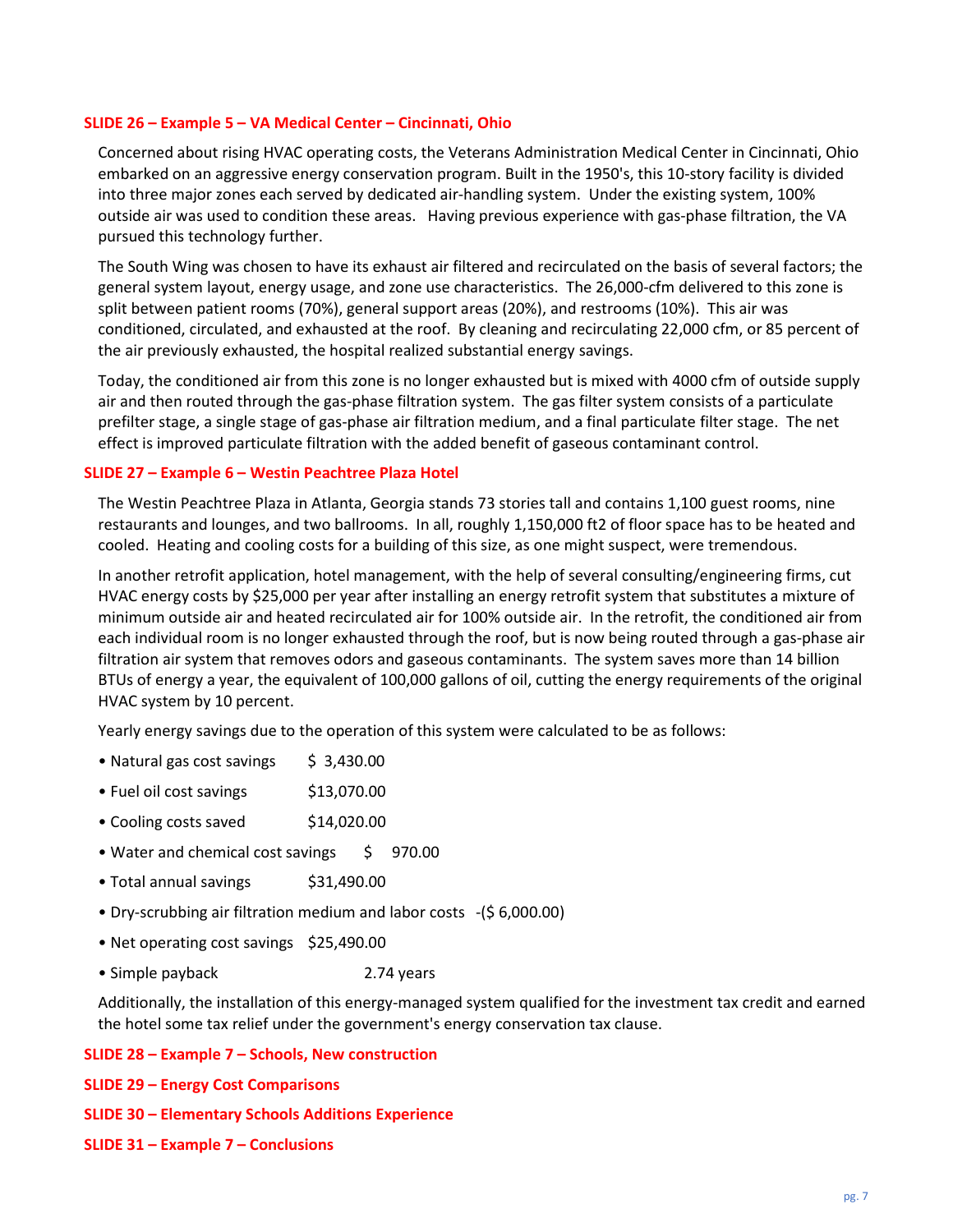## SLIDE 32 – HVAC Operational Cost / Energy Savings

Application of the IAQP is not limited to a specific building type or HVAC system design and can be applied to both new and existing buildings. In Atlanta, Georgia (USA), home to ASHRAE, there are dozens of buildings where the IAQP has been successfully applied with some dating back to the early 1980s. A study was commissioned to evaluate the performance of installed air cleaning systems and the ongoing energy savings for a number of sites in and around Atlanta.

Study sites were selected from varied building styles and usage to represent a cross-section of commercial facilities using air cleaning technology to attain acceptable IAQ while reducing energy usage from HVAC operation. All had enhanced air filtration systems consisting of gas-phase air filtration and higher efficiency particulate filters. Each of the selected sites was thoroughly characterized as to the nature of the ambient outdoor air, the performance of the air cleaning system, and the cleanliness and contaminant control levels attained within the occupied space.

Overall, there was a TVOC reduction of 38-74%, 0.5 µm particulate removal efficiency of 28-95%, and an ozone removal efficiency of 100%. Further, each building had annual operational cost savings ranging between US\$9,600 and US\$800,000 over and above the cost for the filter replacement and maintenance at the time these buildings were first occupied. These savings are adjusted for inflation and summarized here.

This field study established the parameters of dilution air compared with similar characteristics of air treated with particulate and gas-phase filtration. It also demonstrated that filtered air most often exceeds air quality that would be achieved from simple dilution with outdoor air. This study also provided additional documentation on energy savings possible as a direct result of a reduction in outdoor air ventilation rates and the ability to control specific contaminants of concern to provide for occupant safety and building security.

## SLIDE 33 – The World According to 62.1

I have just provided a brief discussion of ASHRAE's side of the story with respect to IAQ and energy conservation. So, what about those other guys? The International Code Council and the U.S. Green Building Council?

# SLIDE 34 – When the IMC is King

What about in jurisdictions where the International Mechanical Code (IMC) rules with respect to ventilation system design? Can we use ASHRAE Standard 62.1? Section 105.2 on alternative materials, methods, equipment and appliances states that "The provisions of this code are not intended to prevent the installation of any material or to prohibit any method of construction not specifically prescribed by this code, provided that any such alternative has been approved.

An alternative material or method of construction shall be approved where… the proposed design is satisfactory and complies with the intent of the provisions of this code…" The IMC does not preclude the use of the IAQ Procedure – but does not make it easy either.

In many locations one may have to apply for a variance in order to use Standard 62.1, and even then, approval may not be granted. However, based on the number of requests for variances to allow the use of Standard 62.1, many jurisdictions have modified local codes to show this as an approved ventilation system design approach.

#### SLIDE 35 – USGBC Green Building Program

The U.S. Green Building Council (USGBC) Leadership in Energy and Environmental Design, or LEED, Green Building Rating System promotes a whole-building approach to sustainability by recognizing performance in five key areas of human and environmental health: one being indoor environmental quality. The current version of the LEED rating system applicable to new commercial construction and major renovation projects, LEED-NC Version 4.0 (LEED v4), requires that the project must satisfactorily document achievement of all the prerequisites and a minimum number of points.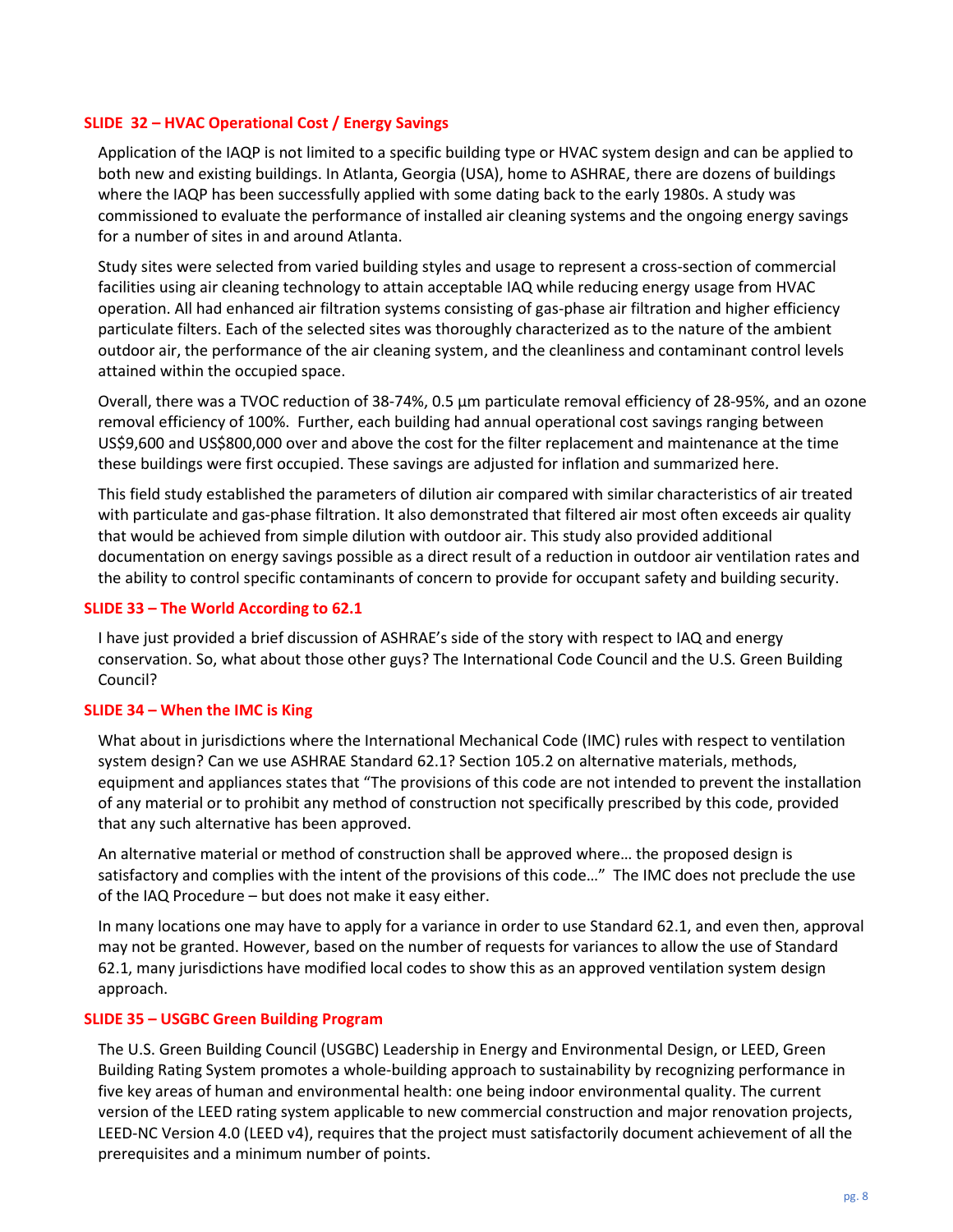Under Indoor Environmental Quality (EQ), Prerequisite 1 is intended to establish the minimum IAQ performance to enhance indoor air quality in buildings, thus contributing to the comfort and well-being of the occupants. The requirement to meet this prerequisite is to meet the minimum requirements of Sections 4 through 7 of ASHRAE 62.1. It goes on to state that the mechanical ventilation systems shall be designed using the VRP or the applicable local code, whichever is more stringent. The use of the IAQP was not specifically allowed.

In spite of more attention now being given to the quality of outdoor ventilation air, it is known that there are LEED certified buildings located in areas where additional air cleaning for ozone, PM10, and PM2.5 is required that are not in full compliance with these provisions of Standard 62.1 under EQ Prerequisite 1. Although the requirements for air cleaning are clear and the technologies to assure compliance are available, it is certain that more buildings will get LEED certification without full compliance to these requirements.

Engineers have asked "If during LEED certification I am required to use air cleaning for compliance with the VRP of Standard 62.1, why can't I use the IAQP to save energy?" While the use of this design approach can provide compelling savings in front-end equipment and ongoing operating costs, the widespread usage of the practice has been limited especially on projects going for LEED certification. However, this has not stopped resourceful building and HVAC design professionals from trying.

# SLIDE 36 – The VRP = LEED Certified?

Given that there are requirements for outdoor air cleaning when using the Ventilation Rate Procedure, I would assume this to be the more stringent design criteria for mechanical ventilation systems.

However, I would also assume that it is safe to say that there are LEED certified buildings in non-attainment areas for  $PM_{10}$  as well as those parts of the country where ozone air cleaning is required that have totally ignored this aspect of the VRP. And with the pending change to include non-attainment areas for  $PM_{2.5}$ , and proposed changes for ozone air cleaning, it is probably safe to assume that even more buildings will get LEED certification without full compliance of the VRP.

The requirements for air cleaning are clear and the technologies to assure compliance are available.

# SLIDE 37 – LEED-NC and the IAQP?

There are some who have asked "If I'm going for LEED certification and I'm required to use air cleaning for compliance with the VRP anyway, why can't I look at using the IAQ Procedure and see if I can take credit for this through a reduction in outdoor air amounts?" It's because there are questions about its application and some of the design considerations that have to be made. For instance, regarding the "Contaminants of Concern" to be used for design and/or modeling purposes some feel there is too much designer judgment involved in the choice of which and how many contaminants are chosen. Fears are that outcomes would not be very predictable and that IAQ would be more likely to be better using the VRP.

There are also questions about how can the performance of the air cleaning systems for gaseous contaminants be verified? ASHRAE Standards 52.1 and 52.2 provide rating systems for particulate air cleaning devices, and there now analogous standards to rate the performance of gaseous air cleaners. ASHRAE Standards Project Committee 145 has published standards for assessing the performance of loose granular media, air cleaning devices, and installed systems.

# SLIDE 38 – LEED-NC and the IAQP? It Can Be Done (and has been done)!

In a landmark example, the Duke Energy Center in Charlotte, North Carolina (USA), a 54-story office building was designed using the VRP with 30% over ventilation to size the HVAC system. Through proper selection of equipment and controls, the HVAC system is operated at lower ventilation rates (with the required air cleaning) as determined using the IAQP. The office tower is 22 percent more energy efficient than a traditionally-built tower of comparable size, saving approximately 5 million kilowatt hours per year, equivalent to the annual energy use of about 450 homes or more than 3,500 metric tons of greenhouse gas emissions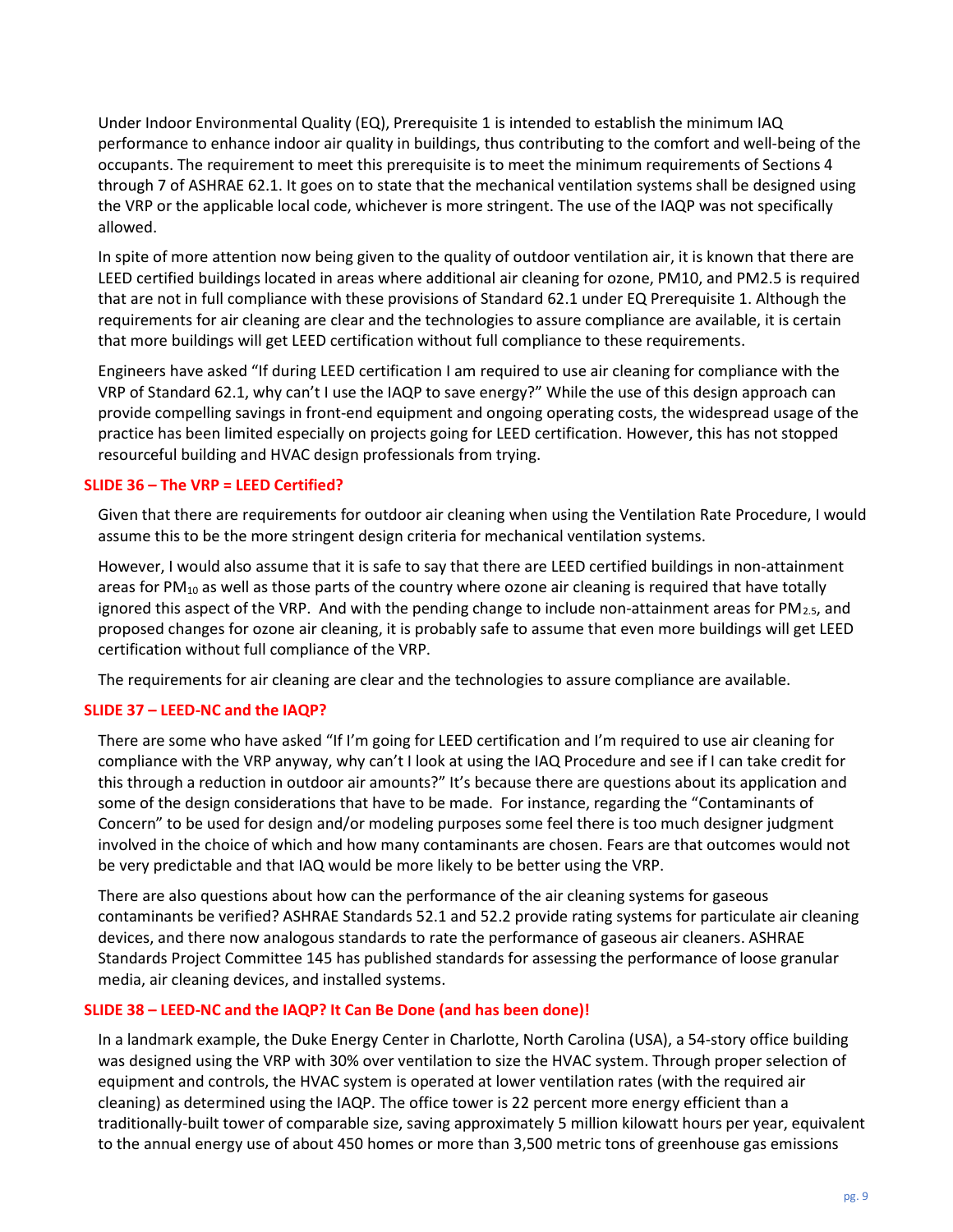each year (Environmental Leader, 2010). In the end, this resulted in additional LEED credits for Energy and Atmosphere, IEQ, Innovation in Design, which ultimately earned a LEED Platinum certification for the owners.

## SLIDE 39 – The IAQP: Current Work

#### ASHRAE Technical Resource Group (TRG 4), IAQ Procedure Development

TRG 4 is concerned with developing specific guidance to allow users to apply the IAQP method as defined under ASHRAE Standard 62.1. Committee results will be presented to the 62.1 Committee as submissions for inclusion in appendices of the Standard. Initial submissions will be for use of the IAQP in commercial applications and educational facilities, with a one-by-one follow-through until all spaces defined within the main body of the standard have been addressed.

## ASHRAE Technical Group (TG2.RAST), Reactive Air and Surface Treatment

Advancing the knowledge, effectiveness, and safety of reactive air and surface treatment and associated technologies for air cleaning and surface disinfection.

#### USGBC IAQ Performance Testing Working Group (IAQP WG)

The IAQP WG is charged with developing a performance methodology for IAQ using the IAQP as outlined in ASHRAE 62.1 as a basis. The goal of this methodology is to create a compliance path for all related IEQ credits, including the Minimum IAQ Performance prerequisite. This working group is defining how the IAQP will fit into future versions of LEED for new construction and existing buildings.

#### SLIDE 40 - LEED Pilot Credit EQpc124

Intent: To contribute to the comfort and well-being of building occupants by establishing minimum standards for indoor air quality (IAQ). Pilot Closing 5/15/2018, New version available. Pilot Credit 68 closed on May 15, 2018.

A new pilot, Pilot Credit 124: Performance-based indoor air quality design and assessment is now available and addresses much of the feedback received from project teams on the original PC68. If you were interested in using PC68, please consider using this new pilot credit alternative instead.

Requirements: Meet the minimum requirements of ASHRAE Standard 62.1-2007, Sections 4 through 6, Ventilation for Acceptable Indoor Air Quality (with errata). Determine the minimum outdoor air intake flow for mechanical ventilation systems using the IAQ Procedure, or a local equivalent, whichever is more stringent. Combining the IAQP and VRP is not an acceptable means of compliance with this pilot prerequisite. Prohibit smoking in the building. Meet requirements for ventilation systems designed in accordance with Section 6.3 (now Section 6.1.2) for the IAQ Procedure.

#### LEED Pilot Credit EQpc124 - Performance-based IAQ design and assessment

- Tier 1: Contaminant-based indoor air quality design
- Tier 2: Baseline IAQ evaluation
	- o Path a. LEED-specific contaminant list
	- o Path b. Project-specific contaminant list
- Tier 3: Demonstrate IAQ Performance

#### SLIDE 41 – IAQ Procedure for LEED

#### SLIDE 42 – The Tools Are in Place…

#### SLIDE 43 - Summary and Conclusions

The Indoor Air Quality Procedure described in ASHRAE Standard 62.1-2019 may be used as an alternative to the Ventilation Rate Procedure. Using the VRP does not allow outdoor air ventilation rates to be reduced.